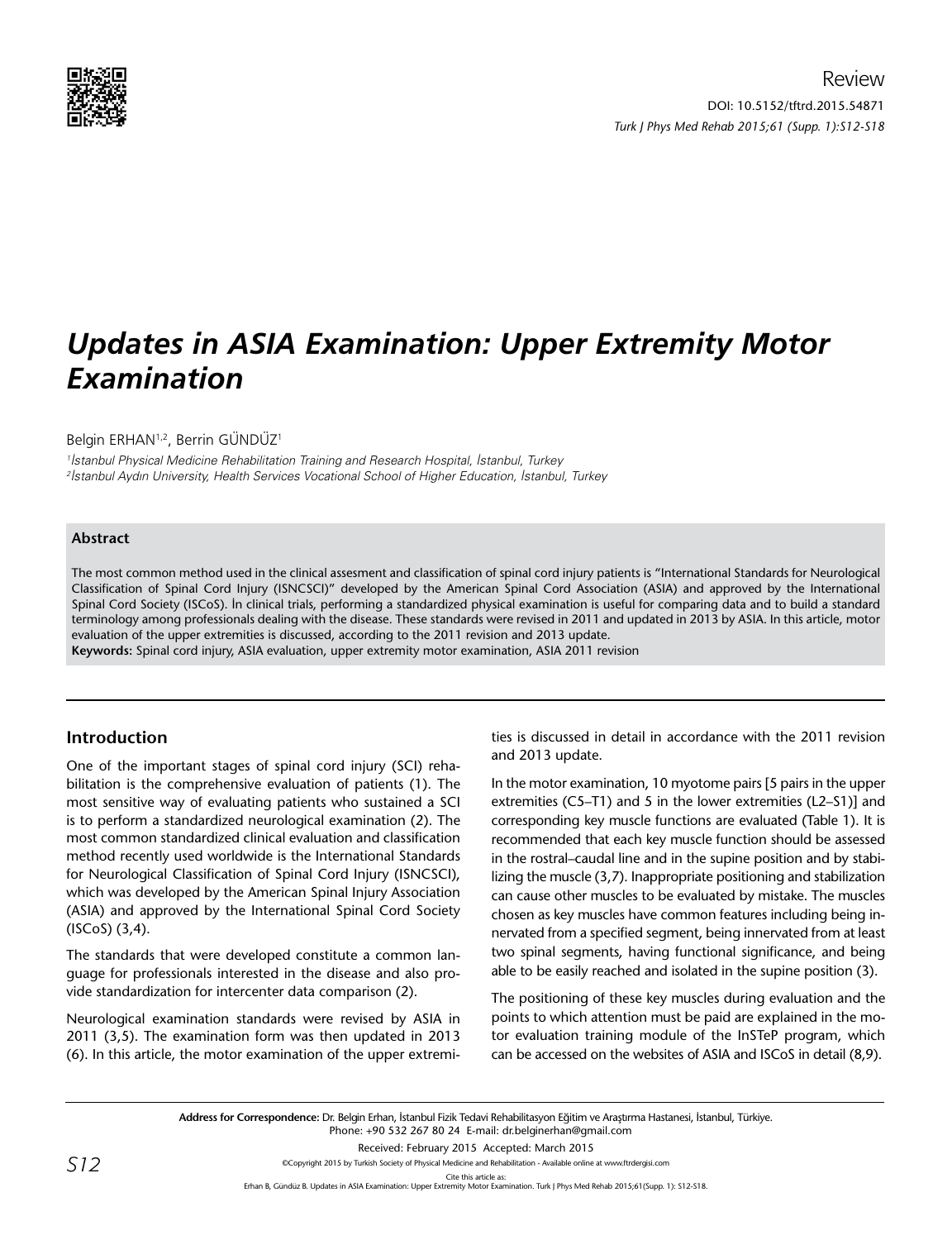A 6-point scale is used in the assessment of muscle strength (Table 2). In motor evaluation in international standards, the use of plus and minus values is not recommended (3). If more than half of the range of joint motions (ROM) can be performed in joints with contracture, the muscle is evaluated to be normal (0-5); if not, the muscle is recorded as not testable (NT) (3,5). In the presence of spasticity, if spasticity prevents the muscle from being properly positioned and causes uncontrollable clonic activity, muscle strength is recorded as NT (InSTeP) (3-5,8).

In myotomes where manual muscle testing cannot be clinically performed, motor evaluation is conducted using sensory levels. At the C1–C4, T2–L1, and S2–S5 levels, the motor level is accepted to be the same as the sensory level, provided that key muscles are normal (3).

In ISNCSCI revised by ASIA in 2011, some positions during the evaluation of grades of muscle strength 4/5 and 5/5 are described (Table 3). It is recommended to comply with these special positions during evaluation.

The motor evaluation of the upper extremities begins with the assessment of grade 3 muscle strength. If the patient can achieve grade 3 muscle strength, the evaluation is continued with grades 3 and 4. However, if the patient cannot achieve grade 3 muscle strength, the evaluation continues with grades 2, 1, or 0 (3,7-9).

# **C5 Elbow Flexors-Biceps Brachii and Brachialis**

## **Muscle strength grade 3/5**

The wrist of the patient is supported when the shoulder is in neutral rotation, flexion/extension, and adduction; the elbow is fully extended; the forearm is in full supination; and the wrist is in neutral flexion/extension. The patient is instructed to "bend your elbow and try to bring your hand to your nose". If the patient completes elbow flexion through the full range of motion, the grade of muscle strength is 3/5 (Figure 1).

#### **Muscle strength grades 4/5 and 5/5**

The patient is stabilized from the anterior shoulder when the shoulder is in neutral rotation, flexion/extension, and adduction; the elbow is in 90° of flexion; and the forearm is fully supinated. The volar aspect of the wrist is grasped, and a force is applied in the direction of elbow extension. The patient attempts to hold the elbow at 90° while resisting the force applied by the examiner. If the patient shows full resistance to the force, the

grade of muscle strength 5, whereas if the patient shows partial resistance, the grade is 4 (Figure 2).

#### **Muscle strength grade 2/5**

The forearm is placed above the abdomen, just below the umbilicus, when the shoulder is in internal rotation and adduction. The arm is supported with the elbow in  $30^{\circ}$  of flexion and the forearm and wrist in neutral supination/pronation. The patient is instructed to "bend your elbow and try to bring your hand to your nose". If the patient can perform the movement through a full range of motion, the grade of muscle strength is 2/5.

#### **Muscle strength grades 0/5 and 1/5**

The patient is in the grade 2 position with the shoulder in internal rotation and adduction. When the elbow is in 30° of flex-

#### **Table 1. The key muscles used in evaluating the muscle strength of the upper extremities and the related roots and segments of the spinal cord**

- **C5-** Elbow flexors (biceps, brachialis)
- **C6-** Wrist extensors (extensor carpi radialis longus and extensor carpi radialis brevis)
- **C7-** Elbow extensors (triceps)
- **C8-** Long finger flexors, middle finger (flexor digitorum profundus)
- **T1-** Finger abductors, small finger (abductor digiti minimi)

#### **Table 2. Muscle function rating (3)**

- **0:** Total paralysis
- **1:** Palpable or visible contraction
- **2:** Active movement, full range of joint motion with the elimination of gravity (ROM)
- **3:** Active movement, full ROM against gravity
- **4:** Active movement, full ROM against gravity, and moderate resistance in a muscle-specific position
- **5:** (Normal) Active movement, full ROM against gravity, and full resistance of muscle in a specific position that is expected from a healthy individual
- **5\*:** (Normal) Active movement, full ROM against gravity, and adequate resistance that will be considered normal in the absence of identified inhibitory factors (pain, disuse)
- **NT:** Not testable (due to, for instance, immobilization, severe pain that can prevent the grading of the patient, extremity amputation, or >50% contracture of ROM)

#### **Table 3. Myotome that is evaluated, key muscle, and positions recommended while evaluating muscle strength grades 4/5 and 5/5 (3,8,9)**

| Myotome        | Key muscle                                                                             | Positions recommended while evaluating muscle strength grades 4/5 and 5/5                                        |
|----------------|----------------------------------------------------------------------------------------|------------------------------------------------------------------------------------------------------------------|
| C <sub>5</sub> | Elbow flexors (biceps, brachialis)                                                     | The elbow is in 90 $^{\circ}$ of flexion, the arm is by the patient, and the forearm is in supination            |
| C <sub>6</sub> | Wrist extensors (extensor carpi radialis<br>longus and extensor carpi radialis brevis) | The wrist is in full extension                                                                                   |
| C7             | Elbow extensors (triceps)                                                              | The shoulder is in neutral rotation, adduction, and 90° of flexion; and the<br>elbow is in $45^\circ$ of flexion |
| C <sub>8</sub> | Finger flexors, middle finger<br>(flexor digitorum profundus)                          | Distal phalanx in full flexion while proximal finger joints are stabilized in<br>extension                       |
| T1             | Finger abductors, small finger (abductor digiti minimi)                                | Fingers are in full abduction                                                                                    |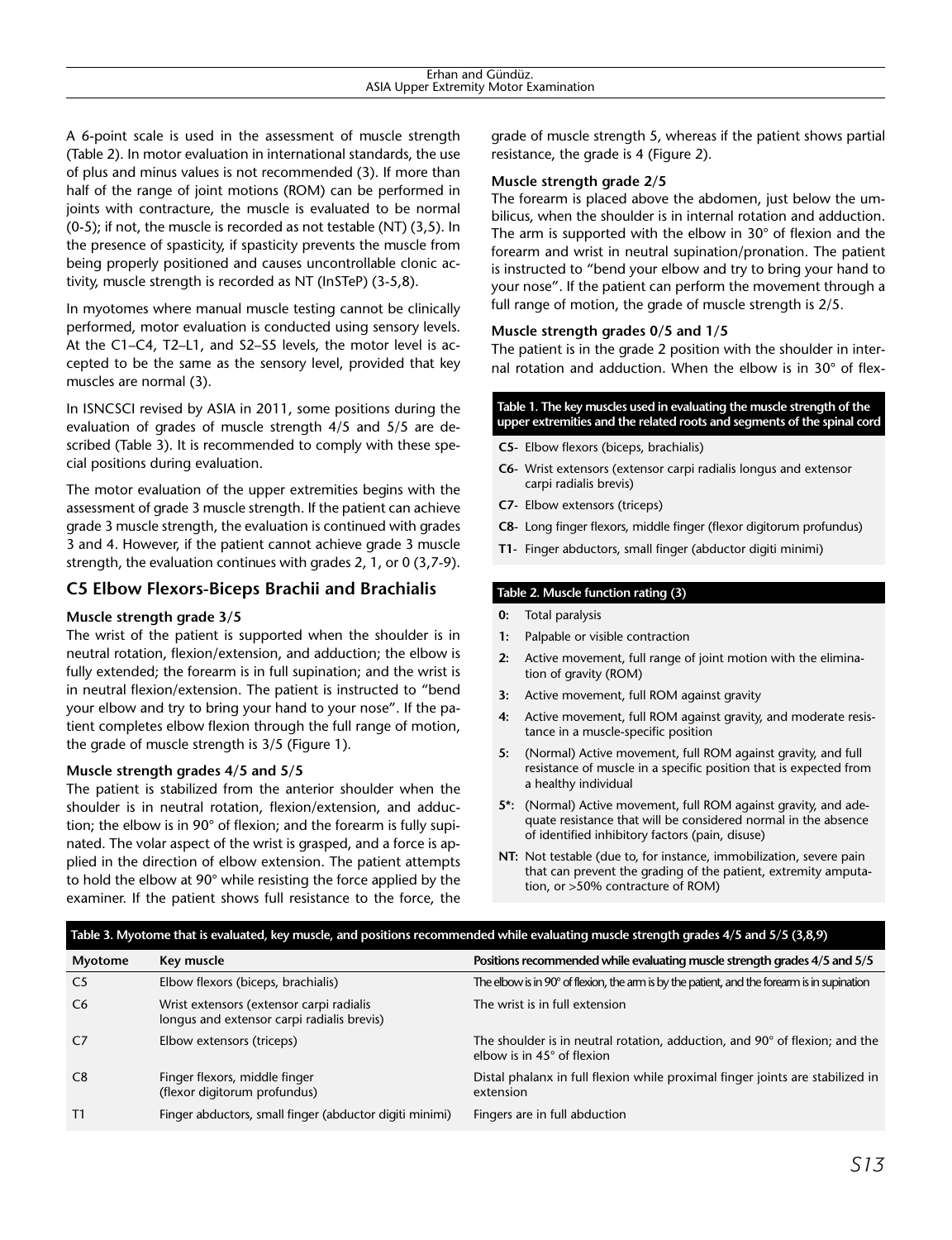| .<br>iunduz<br>anc<br>iar                                                                                   |  |
|-------------------------------------------------------------------------------------------------------------|--|
| .<br>:xtremitv<br>Examination<br>Motor<br>. Inner<br>```<br>the contract of the contract of the contract of |  |
|                                                                                                             |  |

ion and the palm, forearm, and wrist are above the abdomen and in neutral pronation/supination, the examiner supports the forearm of the patient with one hand. While the other hand palpates the biceps tendon in the cubital fossa or the belly of the biceps brachii, the patient is instructed to "bend your elbow and try to bring your hand to your nose". The patient attempts to perform elbow flexion through the range of motion (Figure 3).

## **C6 Wrist Extensors-Extensor Carpi Radialis Longus and Extensor Carpi Radialis Brevis**

## **Muscle strength grade 3/5**

When the shoulder is in neutral rotation, adduction, and flexion/extension; the elbow is fully extended; the forearm is in full pronation; and the wrist is in flexion; the forearm is supported from the distal forearm, and the patient is instructed to "bend your wrist upwards and lift your fingers toward the ceiling". If the patient completes the range of joint motion, the grade of muscle strength is 3/5 (Figure 4).

#### **Muscle strength grades 4/5 and 5/5**

The position of the patient is the same as the previous position, except that the wrist is in full extension (with the grade of muscle strength 3/5). The wrist is held and stabilized. A force is applied across the metacarpals toward flexion and (because radial wrist extensors are tested) ulnar deviation. The patient is instructed to "lift your wrist up and hold, and don't let me push it down". The patient tries to resist the force applied by the examiner and attempts to maintain the wrist in full extension. If the patient shows full resistance to the force, the grade of muscle strength is 5. If the patient shows partial resistance to the force, the grade of muscle strength is 4 (Figure 5).

#### **Muscle strength grades 0/5, 1/5, and 2/5**

The arm of the patient is in the supine position on the examination table. The forearm is supported, and the patient is asked to bend the wrist backwards into extension when the shoulder is in neutral flexion/extension, neutral rotation, and adduction; the elbow is fully extended; the forearm is in neutral supination/ pronation; and the wrist is fully extended (or alternatively, when the arm is above the abdomen; the shoulder is in slight flexion, internal rotation, and adduction; the elbow is flexed to 90°; the forearm is in full supination; and the wrist is in flexion). If the



Figure 1. Evaluation position of muscle strength grade 3/5 in elbow flexion

patient completes the range of motion in extension, the grade of muscle strength is 2/5. If not, to determine trace function, the radial wrist extensors are palpated from the side proximal to the wrist, and the radial aspect of the forearm or the muscle belly is observed. If trace motion is palpated or there is visible contraction, the grade of muscle strength is 1/5. If no motion is felt or observed, the grade of muscle strength is 0/5 (Figure 6).

Note: If the position and stabilization of the forearm are not correct, the motion of the wrist extensors can be mimicked by the forearm supinators with the help of gravity.



Figure 2. Evaluation position of muscle strength grades 4/5 and 5/5 in elbow flexion



Figure 3. Evaluation position of muscle strength grades 2, 1, and 0/5 in elbow flexion



Figure 4. Evaluation position of muscle strength grade 3/5 in the wrist extensors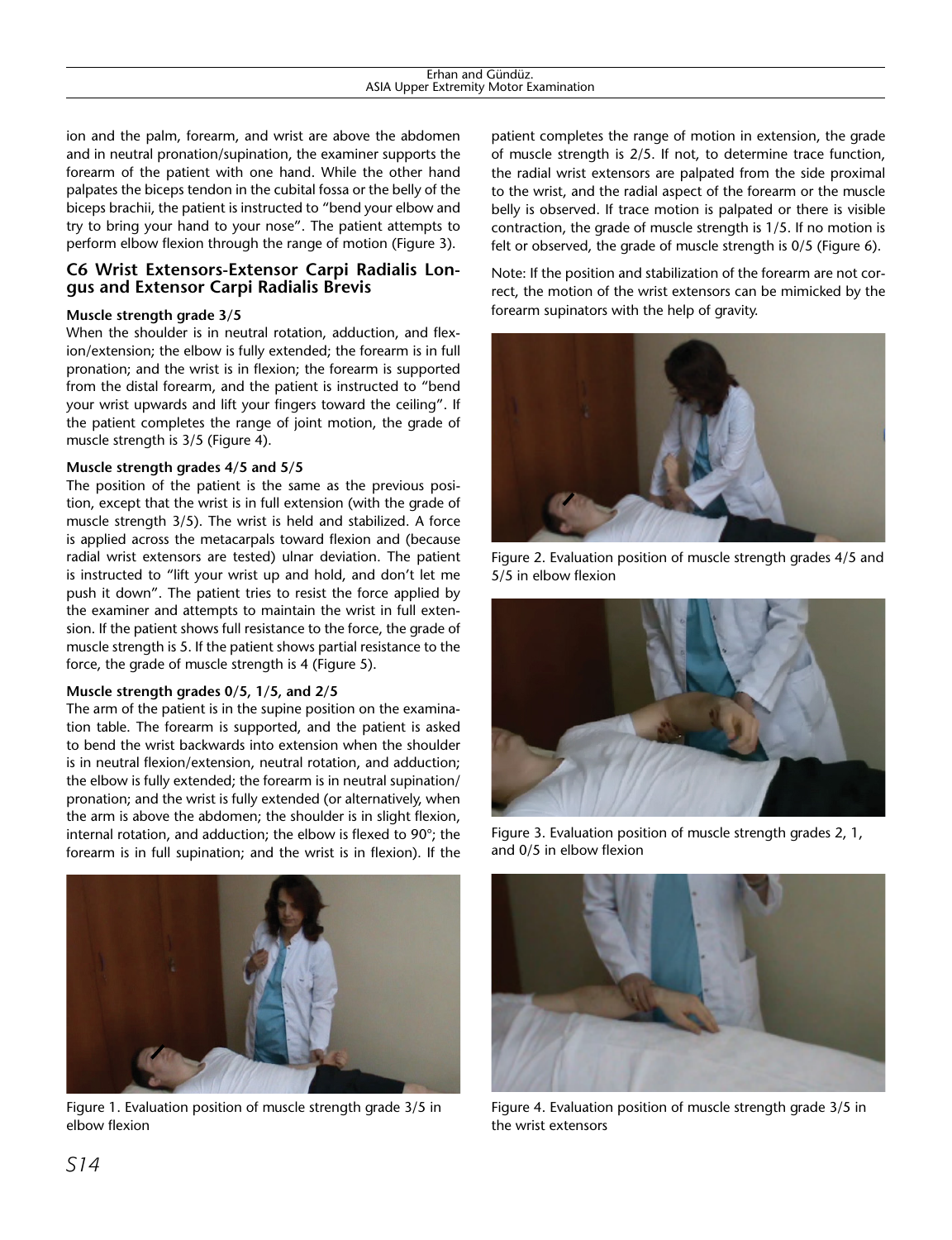# **C7 Elbow Extensors-Triceps**

## **Muscle strength grade 3/5**

The upper arm is supported when the shoulder is in neutral rotation, adduction, and 90° of flexion and the elbow is in full extension with the palm of the hand resting by the ear. The patient is instructed to "straighten your arm". The patient attempts to complete the range of elbow extension against gravity. If the motion is completed, the grade of muscle strength is 3/5 (Figure 7).

## **Muscle strength grades 4/5 and 5/5**

The position of the upper extremity is the same as in the grade of 3/5, except that the elbow is in 45° of flexion. The upper arm is supported, the wrist is grasped, and force is applied to the distal forearm in the direction of elbow flexion. The patient is instructed to "don't let me bend your elbow, hold your position". The patient resists by attempting to maintain the position of the elbow in 45° of flexion. If the patient shows full resistance to the force, the grade of muscle strength is 5/5. In the case of partial resistance, the grade of muscle strength is 4/5 (Figure 8).

## **Muscle strength grade 2/5**

While assessing the muscle strength grade of 2/5, sufficient flexion of the shoulder must be permitted for the forearm to move easily over the chest and abdomen. The patient's arm is supported when the shoulder is in internal rotation and adduction, the elbow is fully flexed, and the forearm is in neutral supination/pronation. The patient is instructed to "straighten your arm". If the patient completes elbow extension through the full range of motion, the grade of muscle strength is 2/5 (Figure 9).

## **Muscle strength grades 0/5 and 1/5**

While evaluating the muscle strength of 0/5 or 1/5, the elbow is kept in 30° of flexion and the arm is supported. The patient is instructed to "try to straighten your arm". To determine trace function in the triceps during full extension, palpation is performed at its insertion on the olecranon or the belly. If movement is felt or observed, the grade of muscle strength is 1/5. If not, the muscle strength is 0/5 (Figure 10).



Figure 5. Evaluation position of muscle strength grades 4/5 and 5/5 in the wrist extensors

Note: External rotation movement, which occurs in the shoulder by quickly flexing the elbow and then relaxing, can mimic elbow extension. To prevent this, it is important to position the patient properly and to palpate the correct muscle.



Figure 6. Evaluation position of muscle strength grades 0/5, 1/5, and 2/5 in the wrist extensors



Figure 7. Evaluation position of muscle strength grade 3/5 in the elbow extensors



Figure 8. Evaluation position of muscle strength grades 4/5 and 5/5 in the elbow extensors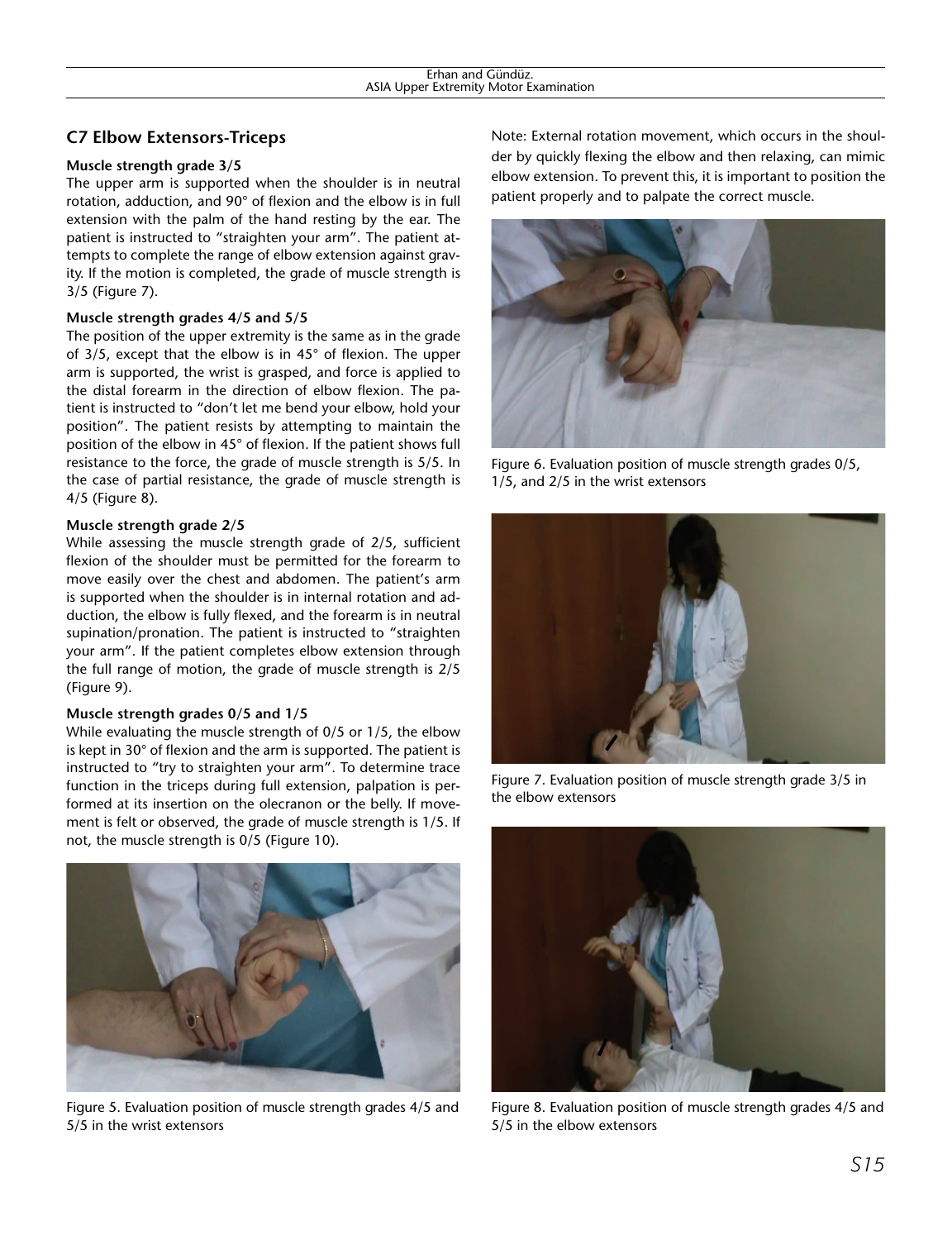# **C8 Long Finger Flexors-Flexor Digitorum Profundus**

# **Muscle strength grade 3/5**

The metacarpal phalangeal (MCP) and proximal interphalangeal joints (PIP) in the middle finger of the hand to be evaluated are stabilized in extension when the shoulder is in neutral rotation, flexion/extension, and adduction, the elbow is in full extension, the forearm is in full supination, and the wrist is in neutral flexion/extension (stabilization is performed with one or two hands). The thumb of the examiner supports the volar aspect of the  $3<sup>rd</sup>$  middle phalanx. The patient is instructed to "bend the tip of your middle finger". The patient attempts to bring the distal interphalangeal (DIP) joint of the middle finger into full flexion. If the patient can perform the movement through the full range of motion, the grade of muscle strength is 3/5 (Figure 11).

# **Muscle strength grades 4/5 and 5/5**

The wrist, MCP, and PIP joints are stabilized when the DIP joint of the middle finger is fully flexed and the other joints are in the same position as in grade 3/5. While force is applied to the DIP joint of the 3<sup>rd</sup> finger in the direction of extension, the patient is given the instruction to "hold the tip of your middle finger in this bent position, resist me." If the patient fully resists the force, the grade of muscle strength is 5/5. If the patient resists partially, the muscle strength is 4/5 (Figure 12).



Figure 9. Evaluation position of muscle strength grade 2/5 in the elbow extensors



Figure 10. Evaluation position of muscle strength grades 1 and 0/5 in the elbow extensors

# **Muscle strength grades 0/5, 1/5, and 2/5**

The MCP and PIP joints of the hand to be evaluated are stabilized in extension and the wrist is stabilized in neutral position when the shoulder is in neutral rotation, flexion/extension, and adduction, the elbow is in full extension, the forearm is in neutral pronation/supination, and the wrist is in neutral flexion/extension. The patient is given the instruction to "try to bend the tip of your middle finger". In the presence of a movement palpated in the tendons of the long finger flexors or observed in the muscle belly while the patient is trying to perform the movement, the grade of muscle strength is 1/5. If there is no movement, the grade of muscle strength is 0/5 (Figure 13). Note: While testing the grades 1/5 through 3/5, if the wrist stabilization is incorrect, involuntary flexion movement is seen in the distal phalanx due to the tenodesis effect. This situation could be misinterpreted as voluntary contraction of the long finger flexors. Moreover, while testing the grades 4/5 and 5/5, if the stabilization of the proximal phalanges is incorrect, the contraction of the intrinsic



Figure 11. Evaluation position of muscle strength grade 3/5 in the long finger flexors



Figure 12. Evaluation position of muscle strength grades 4/5 and 5/5 in the long finger flexors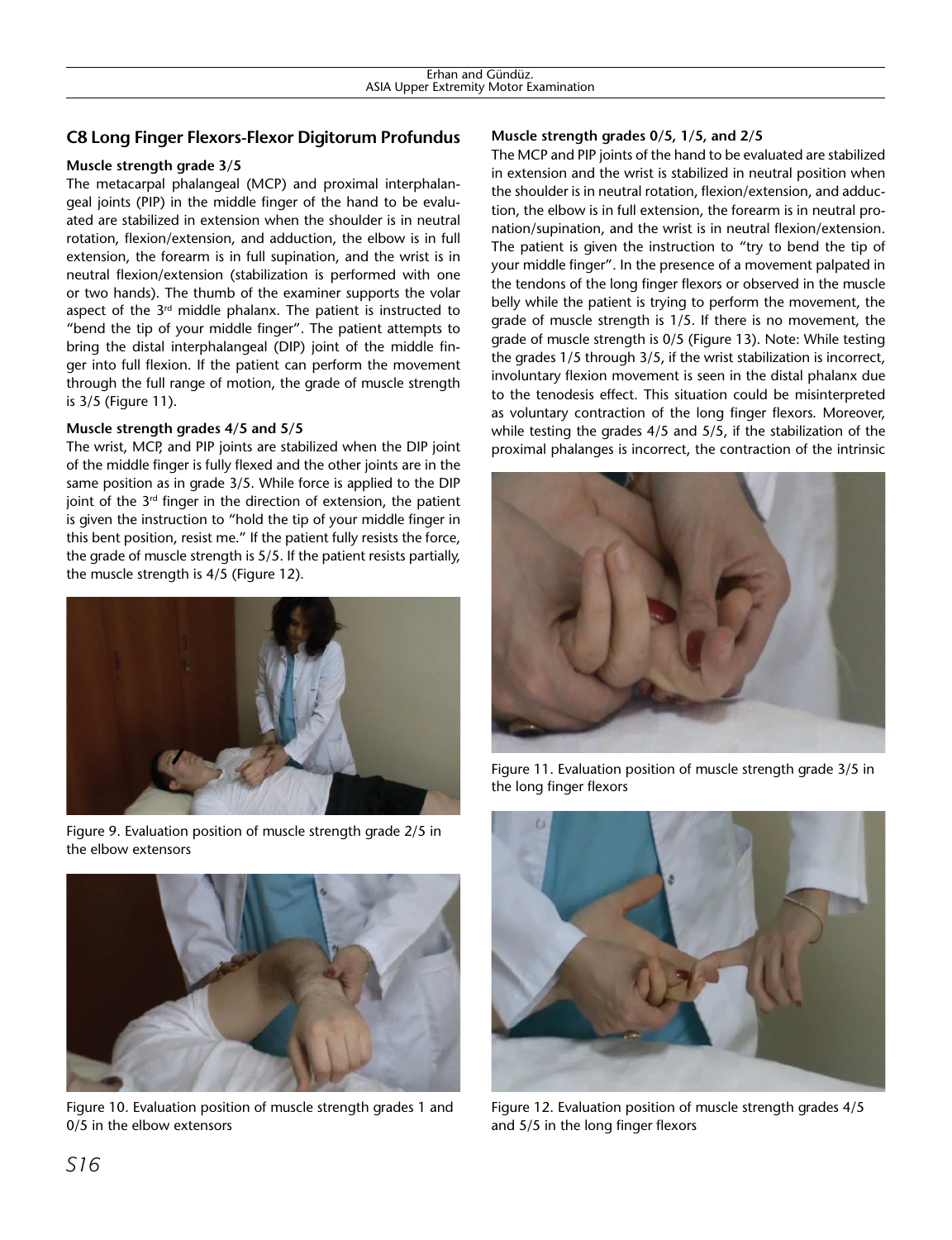muscles and flexor digitorum superficialis could be misinterpreted as if there was movement in the DIP joints.

# **T1 Small Finger Abductor-Abductor Digiti Minimi**

## **Muscle strength grade 3/5**

The patient's hand is stabilized and supported assuring the prevention of hyperextension of the MCP joints when the shoulder is in internal rotation, adduction, and 15°of flexion; the elbow is in 90° of flexion; the forearm is in pronation; and the wrist is in neutral extension/flexion. The patient is instructed to "move your little finger away from your ring finger". If the patient can move the little finger through the full range of motion in abduction, the grade of muscle strength is 3/5 (Figure 14).

## **Muscle strength grades 4/5 and 5/5**

The positions of the joints are the same as those in grade 3/5, except that the little finger is in full abduction. Again, the hand is stabilized and supported assuring the prevention of hyperextension of the MCP joints. The patient is given the instruction to "hold your little finger away from your ring finger and resist my pushing". Pressure is applied by the index finger of the examiner against the side of the patient's distal phalanx. If the patient displays full resistance to the force, the grade of muscle strength is 5/5, whereas if the patient displays partial resistance, the grade of muscle strength is 4/5 (Figure 15).

# **Muscle strength grades 0/5, 1/5, and 2/5**

The MCP joints are stabilized when the shoulder is in neutral rotation, neutral flexion/extension, and adduction; the elbow is in full extension; the forearm is in full pronation; and the wrist



Figure 13. a, b. Evaluation position of muscle strength grades 2/5 (a) and 0/5 and 1/5 (b) in the long finger flexors

is in neutral flexion/extension (as an alternative to this position, the MCP joints can be stabilized when the shoulder is in internal rotation, adduction, and neutral flexion/extension; the elbow is in 90° of flexion; and the forearm and wrist are in neutral flexion/extension).

The hyperextension of MCPs is prevented by applying light pressure to the dorsal aspect of the hand and wrist. The patient is instructed to "move your little finger away from your ring finger". If the patient completes the full range of motion, the grade of muscle strength is 2/5 (Figure 16). If there is a contraction that is palpated in the abductor digiti minimi muscle or observed in the muscle belly during the movement, the grade of muscle strength is 1/5. In the absence of any movement, the grade of muscle strength is 0/5 (Figure 17).

Note: Finger extension can sometimes be misinterpreted as abduction in the  $5<sup>th</sup>$  finger. Proper positioning and stabilization are important to prevent this misinterpretation.



Figure 14. Evaluation position of muscle strength grade 3/5 in the small finger abductor



Figure 15. Evaluation position of muscle strength grades 4/5 and 5/5 in the small finger abductor